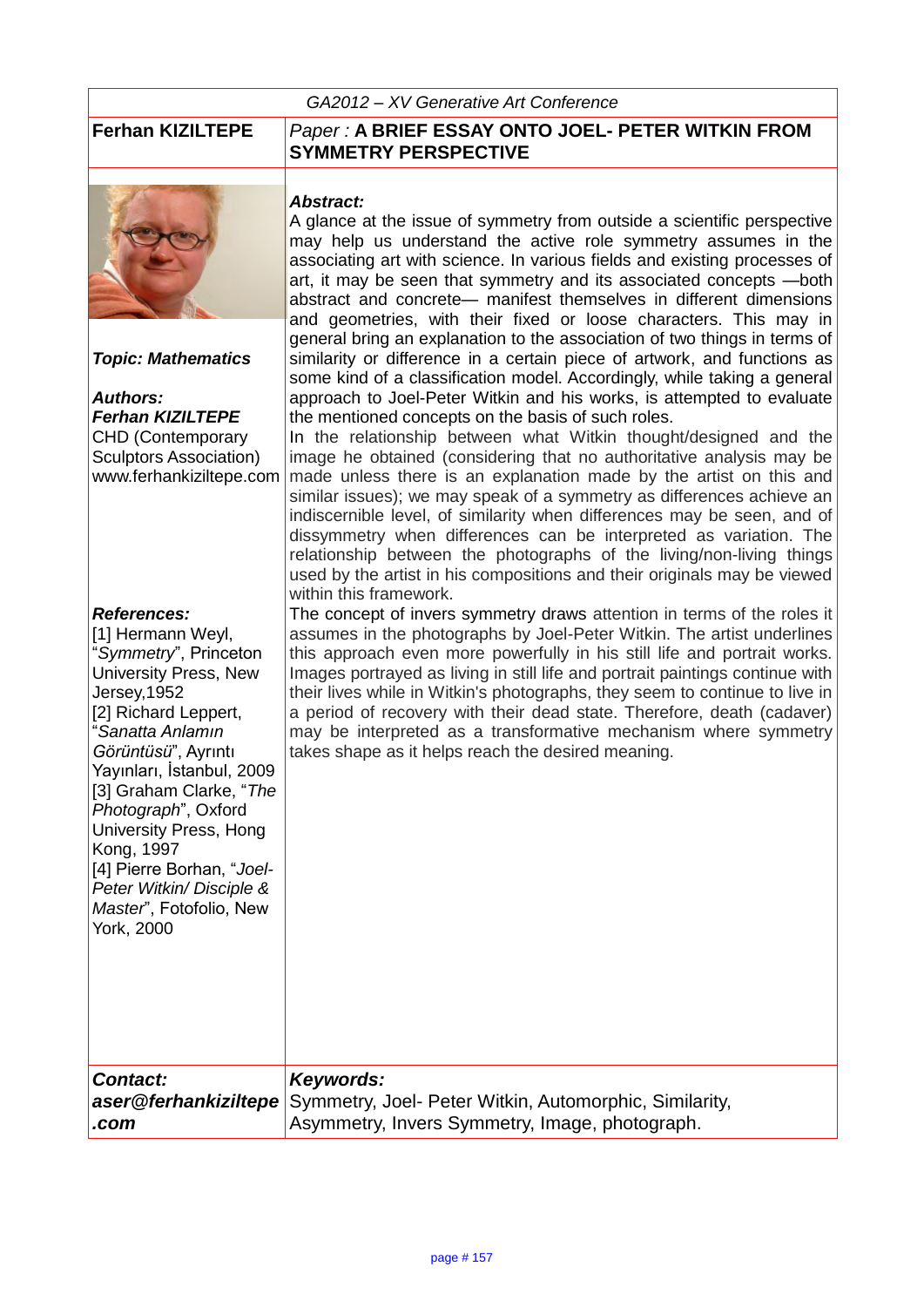# **A Brief Essay onto Joel- Peter Witkin from Symmetry Perspective**

#### **Ferhan Kızıltepe, B.Sc., M.A.**

*CHD (Contemporary Sculptors Association) www.ferhankiziltepe.com e-mail: aser@ferhankiziltepe.com* 

# **Abstract**

"If I am not mistaken the word symmetry is used in our everyday language in two meaning. In the one sense symmetric means something like well- proportioned, wellbalanced, and symmetry denotes that sort of concordance of several parts by which they integrate into a whole. Beauty is bound up with symmetry." [6] or "An expression of equivalence between things" [7].

The quotes above present us with two fine examples of how the concept of symmetry could be defined in contemporary language and theory. By employing a more mathematical approach to the same concept, another definition may also be made, as "it is the inalterability of an object, a set or a system in the face of a transition". This explanation also helps us see that a set is not necessarily always inalterable under a transformation and that in addition to symmetry, other concepts including equality, equivalence, similarity, proportion and balance may also be relevant. Here; while invoking mathematical expressions such as symmetry leaving its place to similarity in its transition from Euclidean geometry to non-Euclidean geometry or the ornamental and crystallographic symmetry, which are the two geometric symmetries with highly symmetrical characteristics; the above-mentioned expressions should not be taken as relevant solely in mathematical terms.

A glance at the issue of symmetry from outside a scientific perspective may help us understand the active role symmetry assumes in the associating art with science. In various fields and existing processes of art, it may be seen that symmetry and its associated concepts —both abstract and concrete— manifest themselves in different dimensions and geometries, with their fixed or loose characters. This may in general bring an explanation to the association of two things in terms of similarity or difference in a certain piece of artwork, and functions as some kind of a classification model. Accordingly, while taking a general approach to Joel-Peter Witkin and his works, this article attempts to evaluate the mentioned concepts on the basis of such roles.

# **1. Image and Photos**

It is obvious that one may draw a general analogy between the biological act of seeing and the language chosen by the beholder and technological imaging mechanisms used in an appropriate technology. It may also be argued that symmetry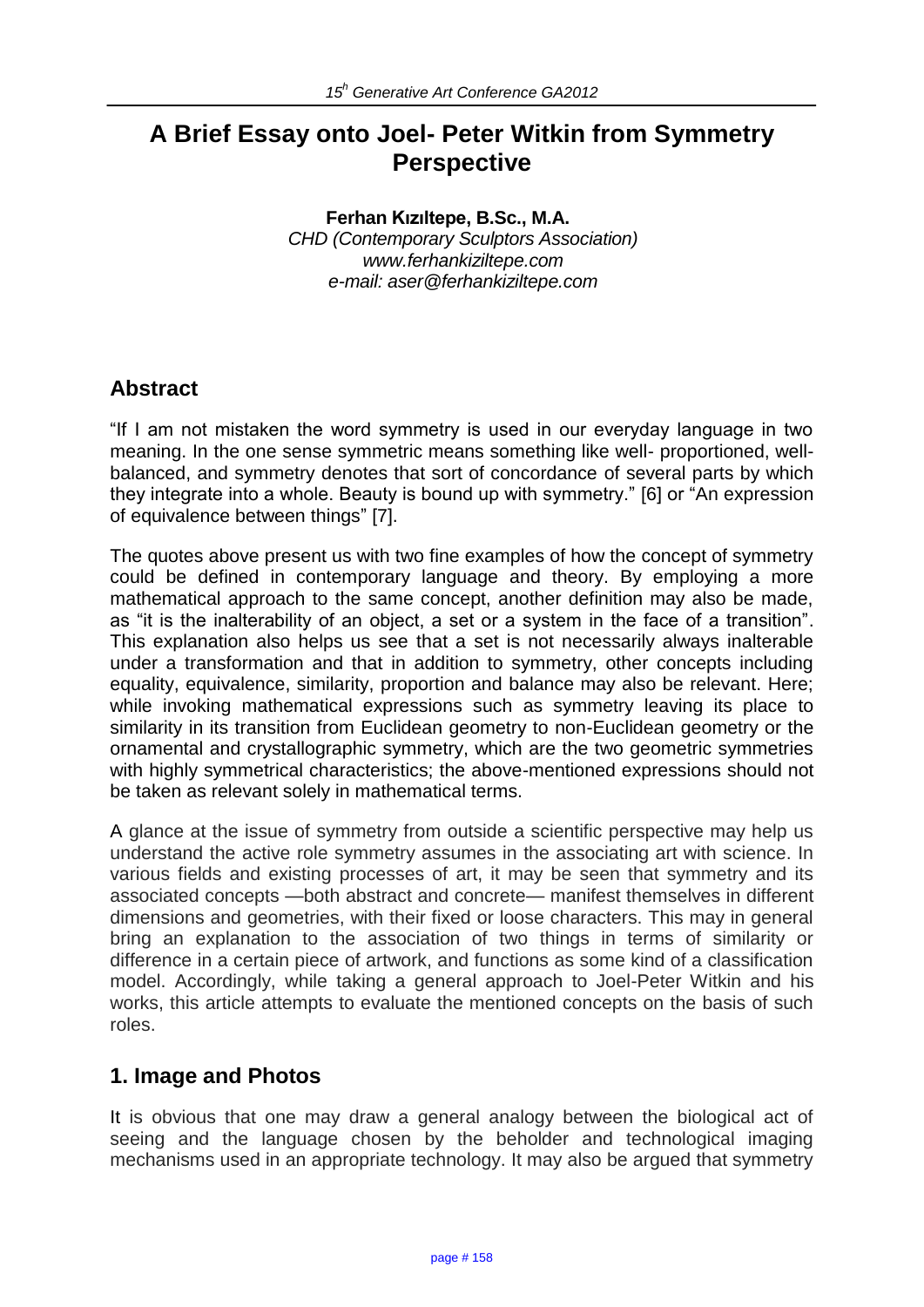occurs not only in the presence of equivalence and similarity but also when the differences are at an unperceivable level in the relationship between the aforementioned actions. And in such a case, seeing an object and viewing it with the use of an imaging tool may be interpreted as processes in which mechanisms of high similarity and symmetry are at work.



*From left to right: Bursa- Türkiye. Photographer: Refik Kızıltepe.*

Throughout history, scientific, technological and digital developments as well as their subsequent impacts on human life demonstrate that image takes part in art as a tool. In this process, the image produces its unique principles and terminology, which arises as a natural consequence of this situation. At this point, it will be appropriate to briefly tackle how to define image in art from the perspective of the examination.



*From left to right: Karadeniz, Bursa- Türkiye. Photographer: Refik Kızıltepe.*

Defining image in art as a main tool as a manoeuvre within time and space by Richard Leppert who also indicates that the image is a diagnosis, prediction and validation mechanism [1]. Thanks to the advances over the last century, and particularly its latter half, one can speak of a partial transformation undergone by the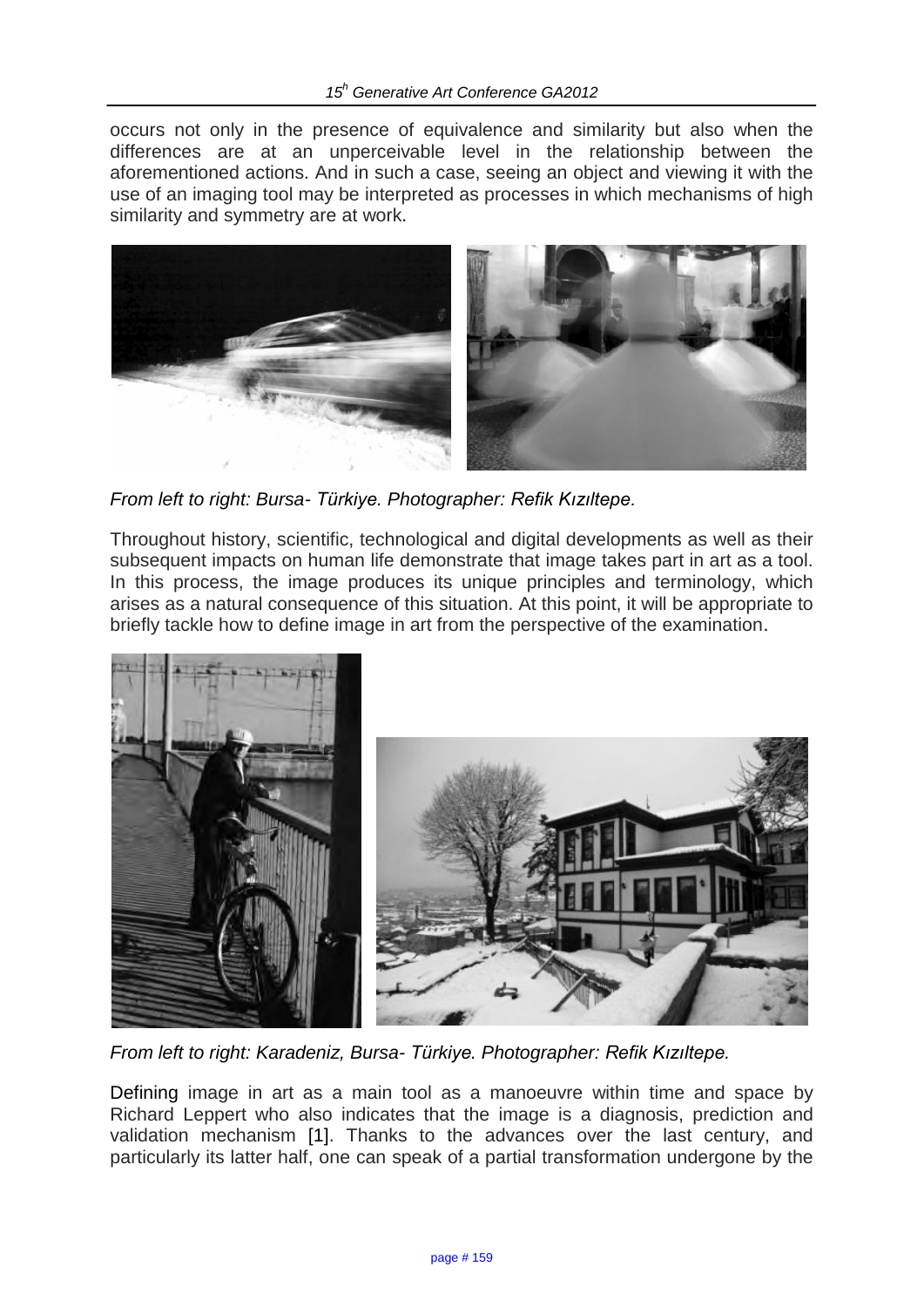concept of image due to dynamics including reality/virtual reality, production/consumption cycle, recording/reproduction. As a result of such changes, one may argue, the act of visualization has evolved through the use of imaging tools such as camcorders, analogue/digital cameras.

While images obtained by means of various recording tools such as camcorders and cameras are called technical images, the acquired images form a unique category inter se. Particularly photos obtained through the camera may be described as technical images that directly convey the thoughts/ideas of the photographer, providing for the representation of millions of images. Furthermore, photography, which has retained its overall structure within the existing developmental processes, could be said to have assumed a leading role in the changing understanding of image of the society. Therefore, it could be assumed, as also noted by Graham Clarke, the developments since the middle of the last century have carried photography to a privileged area that has been much more in demand and recognized than its predecessors.



*From left to right: Bursa- Türkiye. Photographer: Refik Kızıltepe.*

# **2. Joel- Peter Witkin and Symmetry**

Capturing the moment and space in the flow of time, a photograph comes into existence based on light and darkness. Noting that the shadow factor was added to this duo by T.S. Eliot, Clarke compares photography, which he describes as a mirror reflection where images of the perceived world are at the forefront, to leaving one's signature on the same world in a script of light [2]. And when we view the world of photography through this metaphor, Joel-Peter Witkin's signature can be seen to have a prominent place.

Expressing his view of life with the lines "Between the advent of pain / which is Birth, and apotheosis / which is Death, there's convalescence / which is Life." [3], Witkin is an artist who photographed the world he sees with his extraordinary perception. Witkin did his military service in Vietnam as a war photographer, and a traffic accident he witnessed at a very young age is known to have played a large role in the development of his extraordinary perception [4]. The artist, who was reportedly influenced by photographers such as Diane Arbus and Arthur Felling, significantly differs from them as he addresses similar issues at the extremes through art and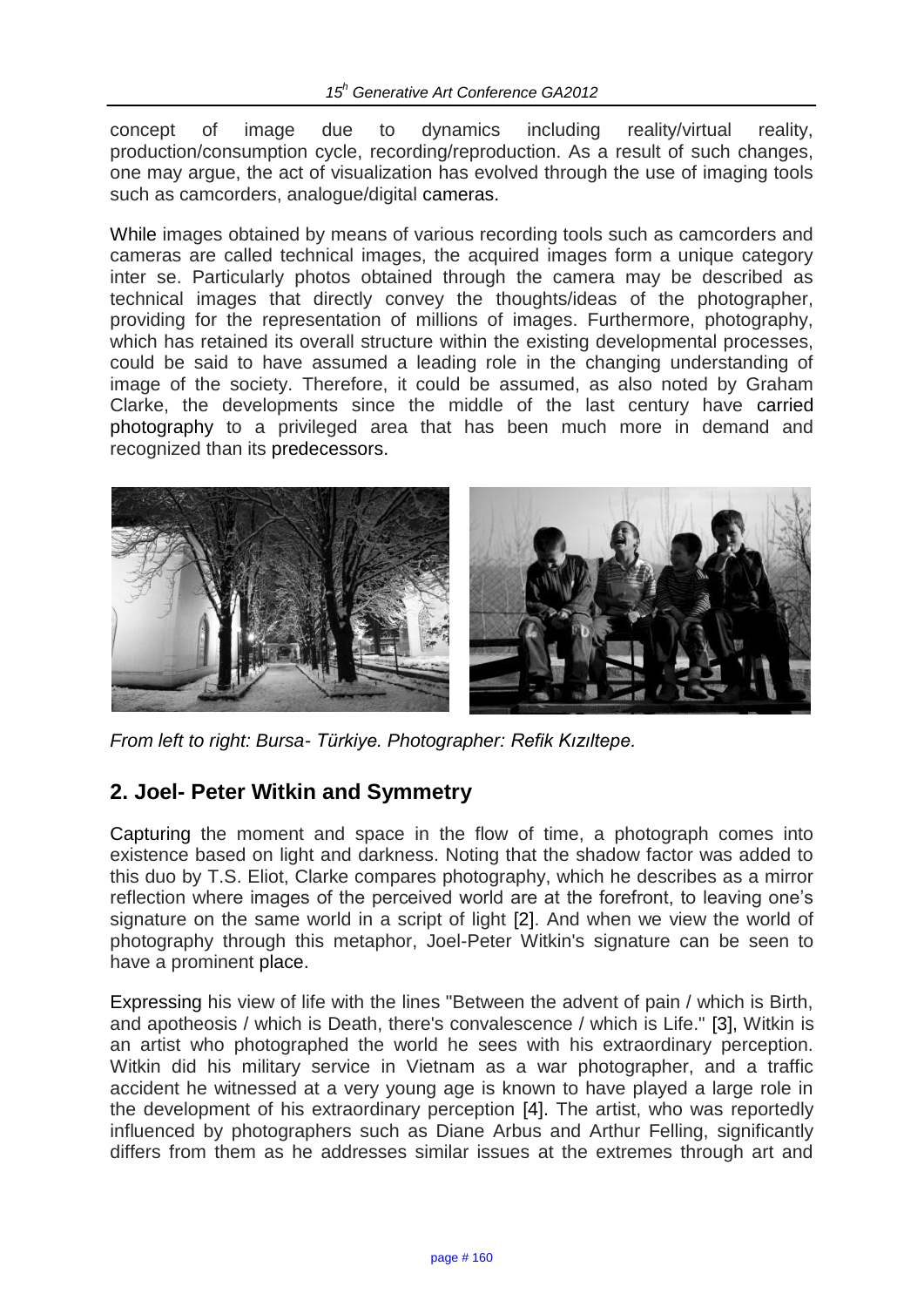photography. With a great sense of humor, the artist wanders on the aesthetics of the evil, ugly, rejected, and dark side, and while ensuring that his photographs are seen as harmonious and flexible, he always maintains his tenderness also in his relationship with the body and spirit. Noting that everything in his works, good or bad, represents him, Witkin compares the unification of the eye with the viewfinder to the unification of body and soul [5] This relationship established by Witkin reminds the audience of Dziga Vertov.

As a photographer that has questioned and transformed art history, Witkin carefully takes Rubens, d'Agoty, Delacroix, Ruysch, Gericault, Goya, Velasquez and similar artists as a reference while maximizing his own freedom. Resembling Peter Greenaway in his blending of technical images with art and the relationship he established with classical art history, the artist has a symbolic language like Greenaway. The images Witkin extracted from of the dark side reminds the audience of Bosch paintings, while they are also associated with artists such as Allen Poe, Baudelaire, de Sade, and their works.



*From left to right: Woman Once a Bird, 1990 [4]. Melvin Burkhart Human Oddity, 1985, Thames& Hudson Ltd.* 

When a picture taken by the artist comes to daylight as a Witkin photograph as a result of his meticulous work in his dark room, it may be argued that they are highly similar only with each other as they are unique in the art of photography. The resulting photograph may be interpreted as symmetrical to itself under a one-to-one and onto transformation that maintains the existing structure (in the event that differences are at an indistinguishable level). In other words, that photo may be said to be automorphic.

In the relationship between what Witkin thought/designed and the image he obtained (considering that no authoritative analysis may be made unless there is an explanation made by the artist on this and similar issues); we may speak of a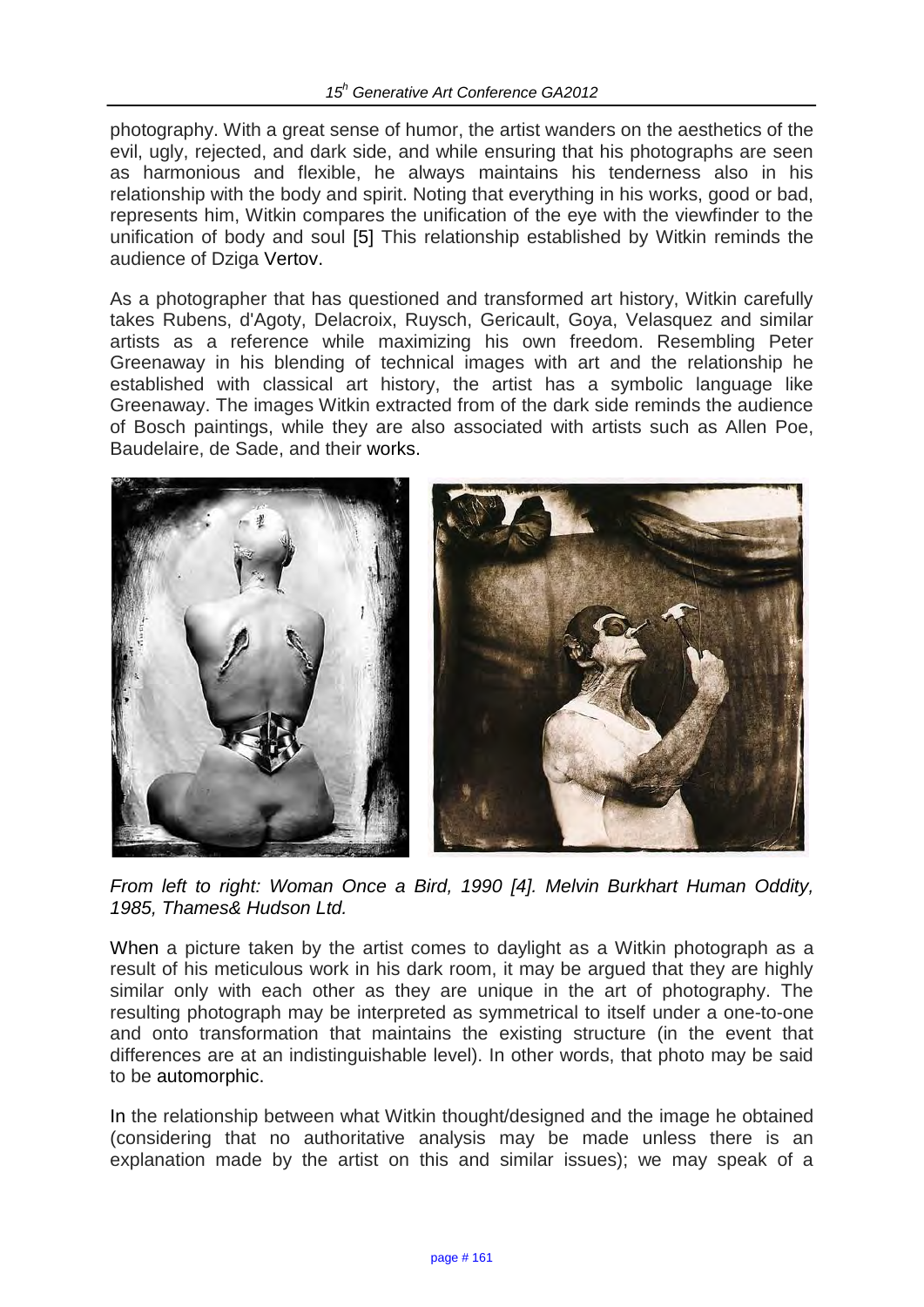symmetry as differences achieve an indiscernible level, of similarity when differences may be seen, and of asymmetry when differences can be interpreted as variation. The relationship between the photographs of the living/non-living things used by the artist in his compositions and their originals may be viewed within this framework. For example, anyone who sees his work, titled the "Feast of Fools-1990," will obviously not confuse the grapes used here with any other fruit. Therefore, an equivalence relation may be established in terms of meaning between the grapes on the photograph and actual grapes. This equivalence relation may be interpreted as a symmetric (Topologically Homeomorphic) match in terms of meaning. In addition, when we examine it looking at basic elements such as the sizes and colors of displayed grapes, it can be said that real grapes indicate a class in themselves. On the other hand, there is a formally symmetrical relationship between the image covered by the angle of the lens and the image of the developed film (in those cases where differences are indiscernible) and an anti-symmetric relationship in terms of values it contains such as color and brightness. A similar assessment may be made for the existing relationship between the film's negative and print. Here, considering Witkin's unique printing process, there may obviously only be a similarity in the relationship between the film's negative and print. Furthermore, unless there is a change of measure between the reproduced photographs, we may speak of symmetry, a similarity resulting from scaling-contraction in small-sized prints, and from scaling-homothetic transformation in large-sized prints.



*From left to right: Still Life, Marseilles,1992 [5]. Anna Akhmatova, 2003, Thames& Hudson Ltd.*

Overall, the concept of invers symmetry draws attention in terms of the roles it assumes in the photographs by Joel-Peter Witkin. The artist reinterprets artworks such as Botticelli's 'The Birth of Venus' and Diego Velazquez's 'Las Meninas', through a different expressive tool by reversing their inherent abstract and concrete elements. The artist underlines this approach even more powerfully in his still life and portrait works. The portrayed game animals depict values such as power and aristocracy while they are ugly carcasses with Witkin. Classic portraits often depicted people at an ideal level, more beautifully and with their human feelings obscured. People in such portrait paintings come from wealthy upper class families. This and similar values are completely reversed with Witkin; mathematically speaking, their inverse symmetry is taken. Images portrayed as living in still life and portrait paintings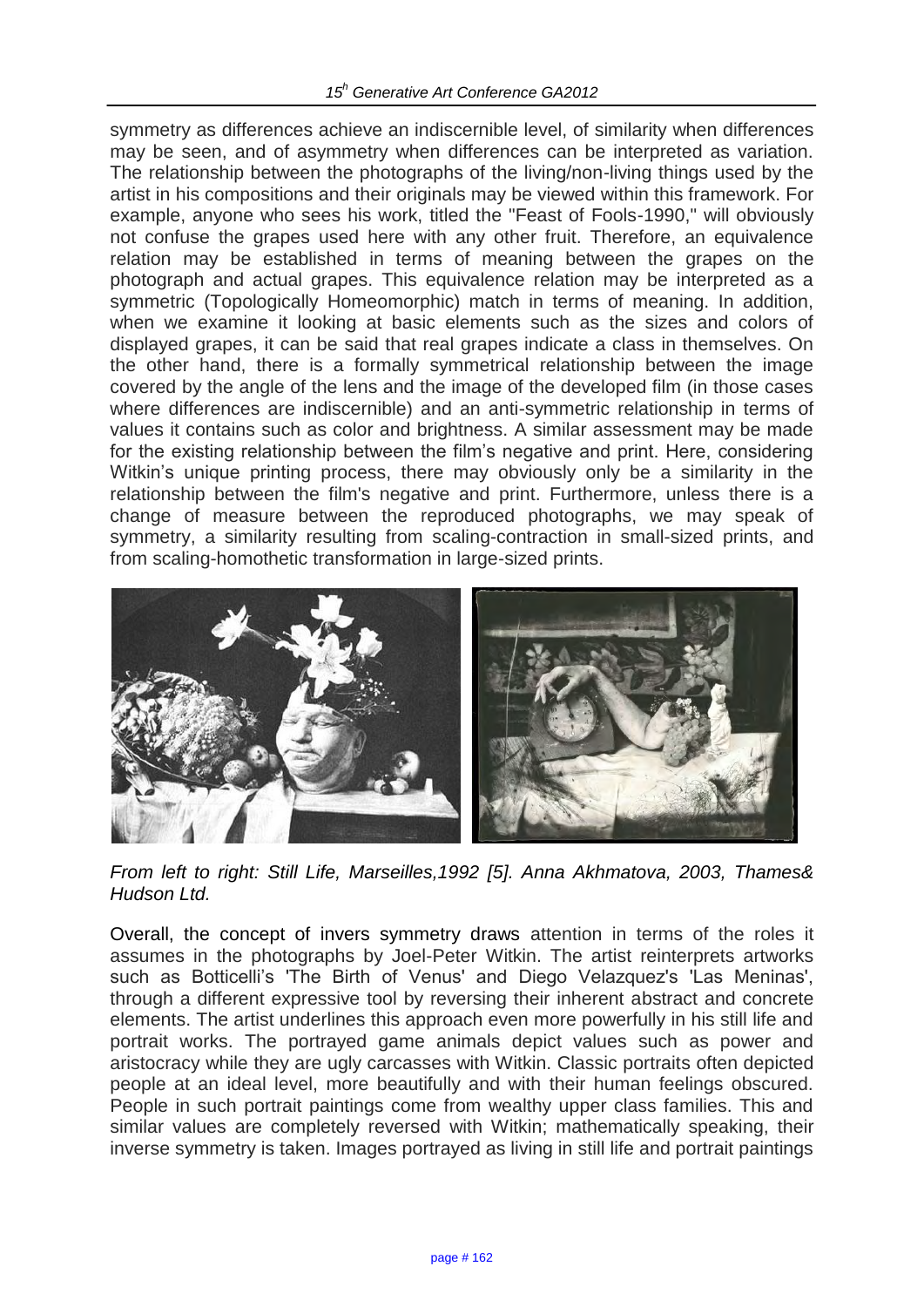continue with their lives while in Witkin's photographs, they seem to continue to live in a period of recovery with their dead state. Therefore, death (cadaver) may be interpreted as a transformative mechanism where symmetry takes shape as it helps reach the desired meaning.

Finally, in Witkin's photographs, beautiful is frequently replaces by ugly, male/female with hermaphrodite, healthy with unhealthy, complete with incomplete, living with the dead. While such contradictions may be inverse symmetrical in terms of the value they contain, depending on the content of the works, this approach may be taken as helping reach the same meaning from opposite directions. Therefore, when we tackle such contrasts in terms of meaning, they may be interpreted as a transformative mechanism that carries scenes into a symmetrical image as a result.



*From left to right: Las Meninas, 1987 [5]. Gods of Earth and Heaven, 1988 [5].*

# **3. Conclusion**

Briefly discussed within the boundaries of this article, Joel-Peter Witkin and his works are the last ring in the attempts to approach the domain of art from a mathematical framework. Findings similar to those obtained in studies on the 15th & 16th century Ottoman Iznik tiles / Ottoman architecture, M.C. Escher's works, Peter Greenaway films, or Frank O. Gehry's architecture, which were also carried out with a mathematical perspective, are observed in the early results of the Witkin study tackled here. And the concept of symmetry seems to bring two fields, which at first glance, are thought to bear no relationship, in an unexpected order, appearing before us as a significant element in this approach attempt as well. In general, the findings reached in these demurely conducted studies confirm the existence of symmetry and its associated concepts in the field of art. Consequently, we believe that a review of these concepts, which are studied actively in physical sciences, in terms of their forms of expression, structures and relationships in the field of art may make various contributions in the field.